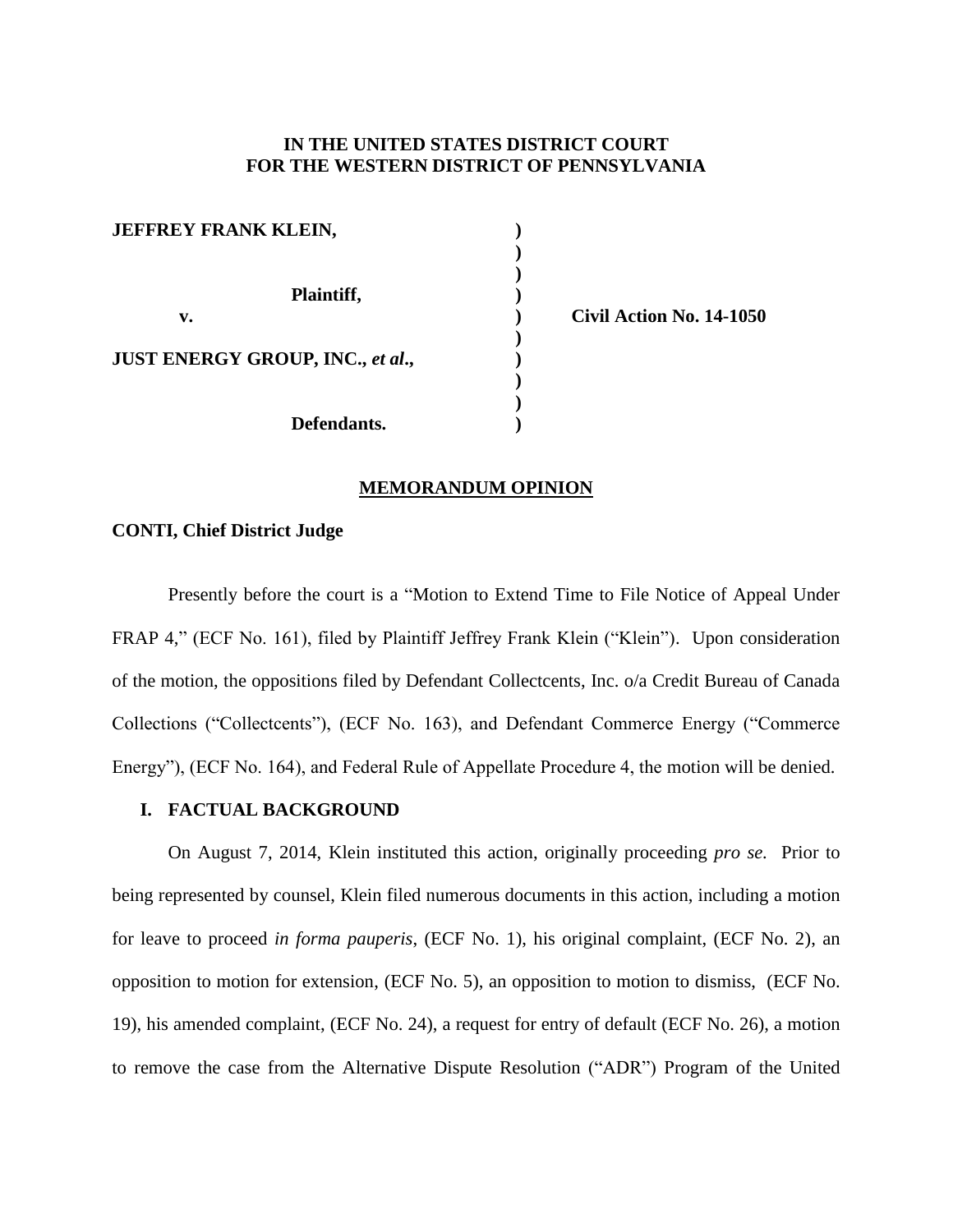States District Court for the Western District of Pennsylvania (ECF No. 33), a motion to bifurcate and expedite trial (ECF No. 34), and his consent to have counsel appointed for the purpose of assisting him with the ADR process. (ECF No. 35). Subsequently, on November 16, 2015, attorney Adam Vahanian ("Klein's counsel") entered his appearance on behalf of Klein, (ECF No 42), and represented him through final judgment. To date, Klein's counsel has not filed any motion to withdraw his representation. The present motion, however, indicates that Klein is proceeding *pro se*.

Relevant to the present motion, on May 27, 2015, the court granted without prejudice the partial motion to dismiss for failure to state a claim filed by Defendants Just Energy Ohio, LLC, Just Energy Pennsylvania Corp., Just Energy Group, Inc., and Just Energy Limited (collectively "Just Energy Defendants") (ECF No. 22); on June 29, 2016, the court granted the Just Energy Defendants' motion for summary judgment, (ECF No. 87); at a hearing held on September 7, 2016, the court granted Defendant Data Exchange's motion to dismiss for lack of personal jurisdiction as consented to by Klein, denied in part and granted in part Klein's motion for leave to amend to file a third amended complaint, and denied leave to file a further complaint against Defendant Just Energy Group, Inc., see (9/07/2016 Minute Entry); and on June 21, 2017, the court granted the motions for summary judgment filed by Collectcents and Commerce Energy, finally resolving this matter. (ECF No. 159).

During the pendency of this action, another district judge entered a sealed order in this matter on March 29, 2017 (the "sanctions order") (ECF No. 155), with respect to a joint motion for sanctions filed by Collectcents and Commerce Energy against Klein alleging bad faith conduct in mediation. On April 26, 2017, twenty-eight days after entry of the sanctions order,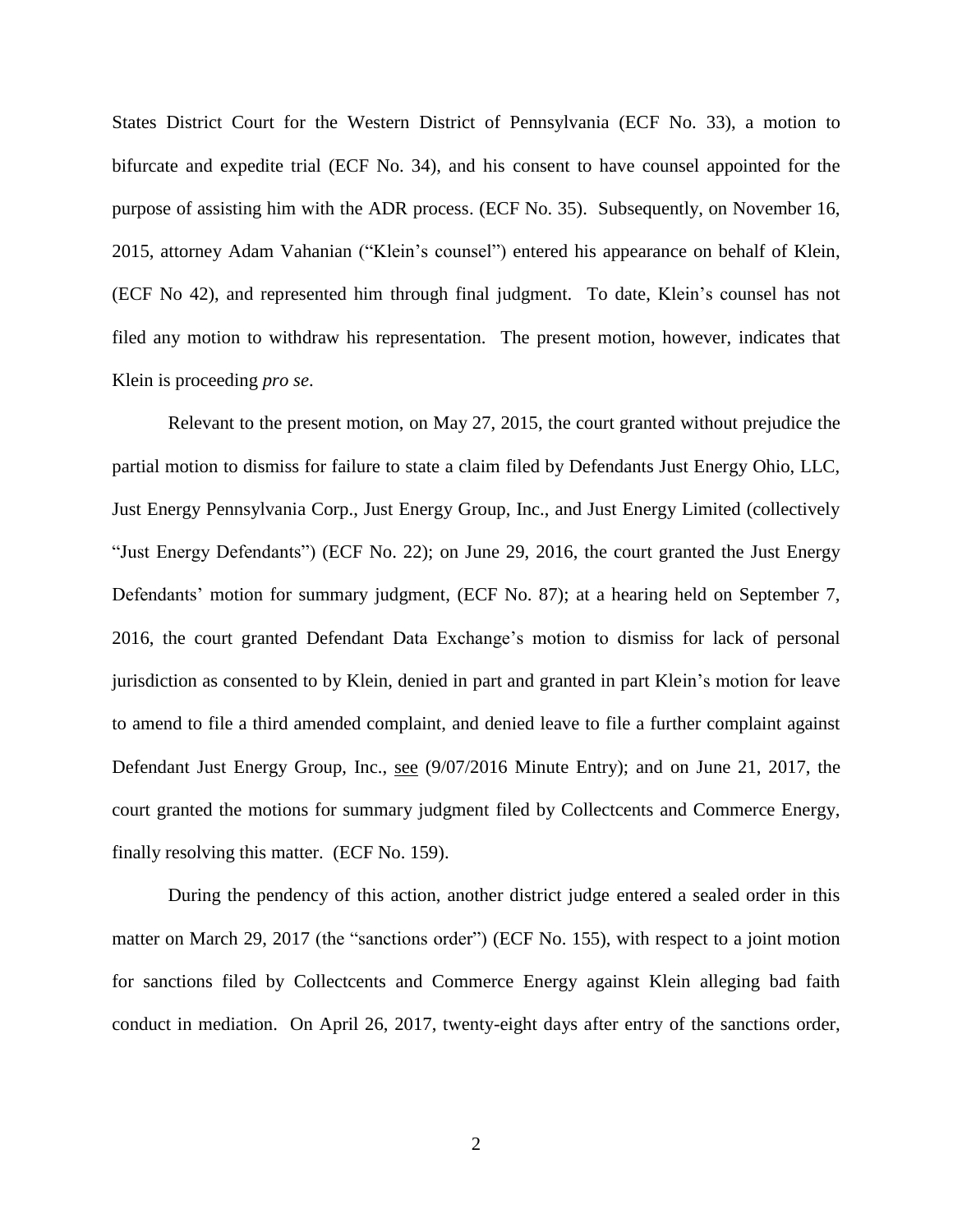Klein and his counsel filed a notice appealing the order and stating that it required Klein and counsel to make equal payments to defendants. (ECF No. 156).

On July 25, 2017, thirty-four days after the court's June 21, 2017 order finally disposing of this action and four days beyond the thirty-day deadline for filing a notice of appeal Klein filed his Notice of Appeal (also "notice"), indicating that he was proceeding *pro se* (ECF No.

160). The notice states:

Notice is hereby given that Jeffrey Frank Klein, Plaintiff in the abovenamed case, hereby appeals to the United States Court of Appeals for the Third Circuit from the following Orders and rulings:

- a May 27, 2015 Memorandum Opinion granting Partial Motion to Dismiss for Failing to State a Claim<sup>1</sup> entered in this action on the  $27<sup>th</sup>$  day of May, 2015.
- Rulings made at status conference held the  $22<sup>nd</sup>$  day of September, 2015.
- Memorandum Opinion granting Defendants' motions for summary judgment entered in this action on the  $29<sup>th</sup>$  day of June, 2016.
- Order on Motion for Summary Judgment entered in this action on the  $21<sup>st</sup>$ day of June, 2017.

(ECF No. 160 at 1-2).

 $\overline{a}$ 

By handwritten attachment to the notice, Klein acknowledged that he filed it four days late. (ECF No. 160-1). He also indicated that: 1) he only learned on June 26, 2017, (twenty-five days before the notice of appeal was due) from his counsel about the court's rulings that are the subject of the appeal in issue; 2) his counsel "did not turn over possession of [his] file until the following week," after counsel informed Klein about the order disposing of the case; 3) when Klein reviewed his file and saw a copy of the court's June 29, 2016 order granting summary judgment, he misread the date as June 29, 2017, presumed it to be the most recent order in the matter, and therefore, he believed he had until July 29, 2017 to file his notice of appeal; and 4) the late notice would not be an unfair burden on any parties. (ECF No. 160-1 at 1).

 $1$  The court notes that the order dismissing certain claims was without prejudice. (ECF No. 22).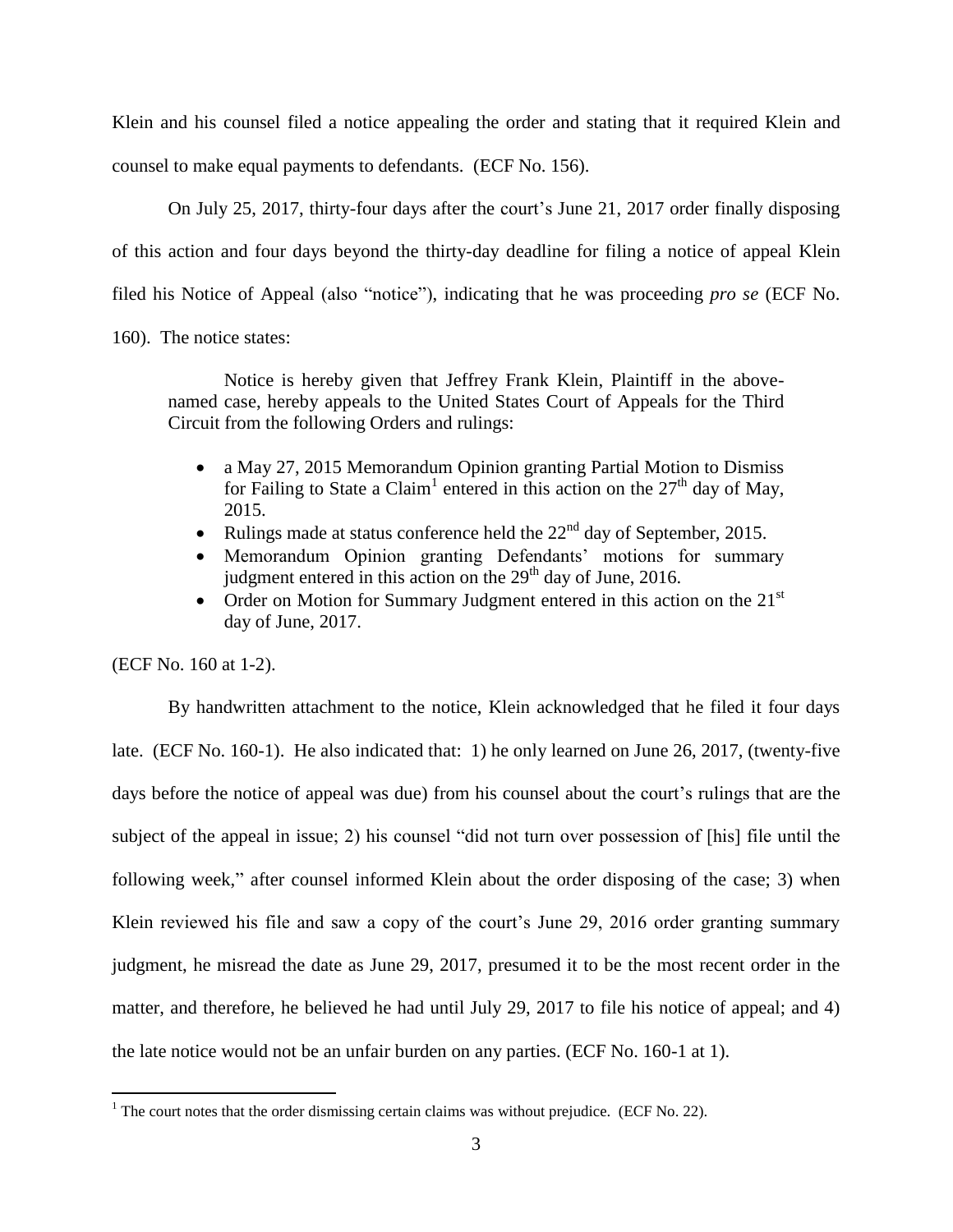The court observes with respect to the first three of the four items indicated on Klein's July 25, 2017 Notice of Appeal that: 1) Klein indicates that he appeals the May 27, 2015 and June 29, 2017 memorandum opinions instead of the orders entered in accordance with those opinions; 2) the May 27, 2015 order granting a partial motion to dismiss indicated that it was granted without prejudice; and 3) what Klein lists as a status conference held and orders entered on September 22, 2015, never occurred; there, however, was a status conference held and orders entered on September 22, 2016. (ECF No. 159).

By correspondence dated August 3, 2017 to Klein from the Office of the Clerk of the Court of Appeals for the Third Circuit, Klein specifically was advised that he had untimely filed his notice of appeal, and was referred to Federal Rules of Appellate Procedure 4(a)(1) and 4(a)(5), with the indication that the district court had discretion to permit an extension of the time to appeal as permitted in Rule 4. (ECF No. 164-1 at 2).<sup>2</sup> Nevertheless, Klein did not immediately file his motion.

Twenty-eight days after Klein filed his Notice of Appeal and sixty-one days after the court's June 21, 2017 order, Klein, on August 22, 2017, and the very last possible day to do so,  $3\overline{3}$ filed his motion to extend the time for filing the appeal. (ECF No. 161). In his motion, Klein asserts the same reasons for his late notice that he stated in the handwritten note attached to the notice, and adds that: 1) his Notice of Appeal *really* was only filed two days late because there were two intervening weekend days falling between the deadline for filing the notice and the date when he actually filed it; 2) any late filing of the present motion to excuse the late filing of his Notice of Appeal also should be excused because the late notice had contained a handwritten

 $\overline{a}$ 

 $2^2$  The August 3, 2017 correspondence from the court of appeals was not acknowledged by Klein in his motion, and it instead was provided to this court by Commerce Energy as Exhibit A to its opposition to the motion.

 $3$  August 20, 2017, fell on a Sunday, and therefore, Klein had until Monday, August 21, 2017 to file his present motion. See Fed. R. Civ. P 6 (computing time), and Fed. R. App. P. 1(a)(2) ("When these rules provide for filing a motion or other document in the district court, the procedure must comply with the practice of the district court.").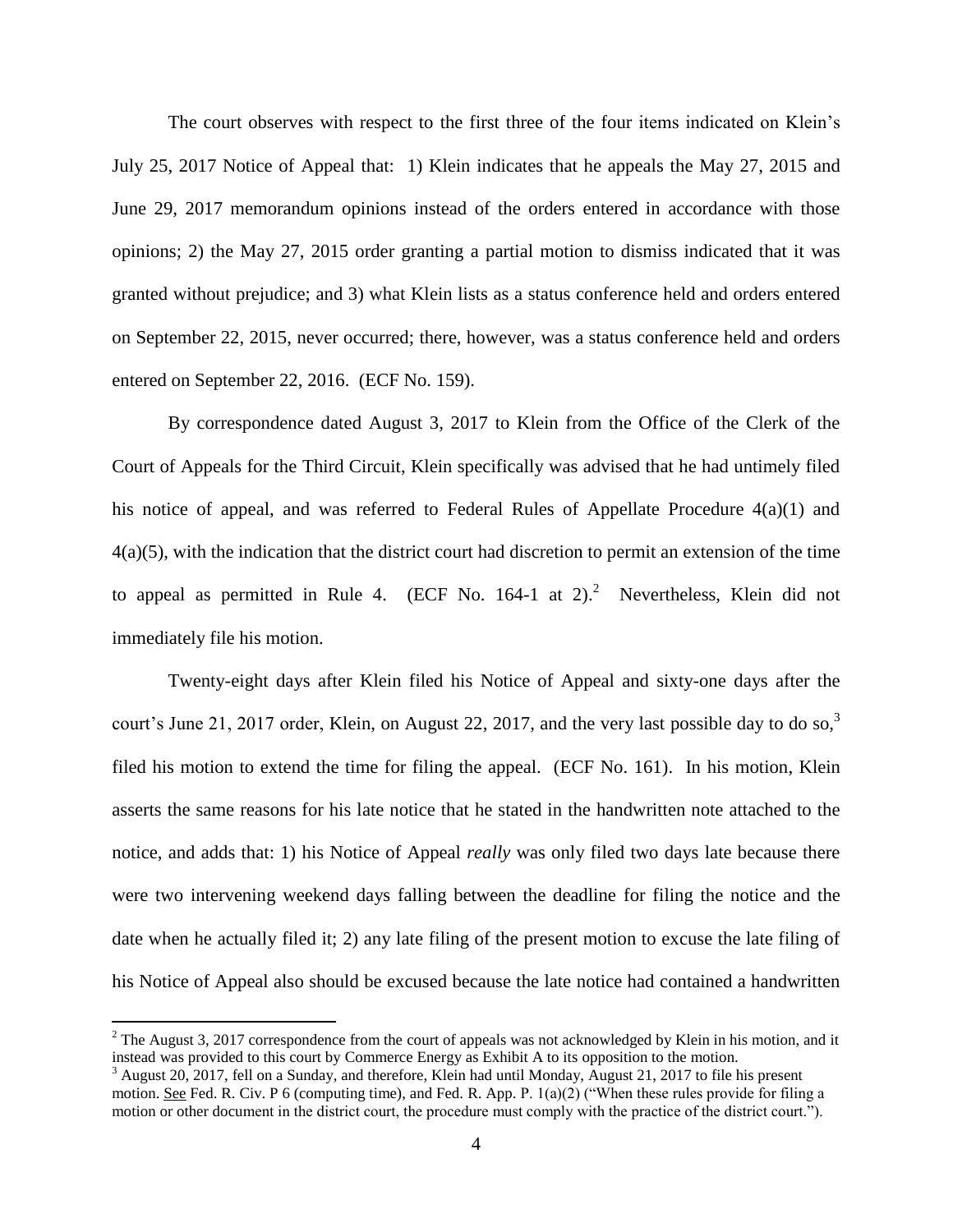attachment asserting essentially the same bases as he now indicates for the extension; and 3) the court of appeals has already issued a briefing schedule regarding "the appeal," all parties have appeared and made initial filings in the appellate court, and therefore, no prejudice or hardship will be occasioned on any of the parties by an extension of the deadline. (ECF No. 161 at 2-3).

# **II. STANDARD FOR EXTENDING THE DEADLINE TO APPEAL**

Federal Rule of Appellate Procedure 4 provides:

# **(a) Appeal in a Civil Case.**

# **(1) Time for Filing a Notice of Appeal.**

**(A)** In a civil case, except as provided in Rules  $4(a)(1)(B)$ ,  $4(a)(4)$ , and  $4(c)$ , the notice of appeal required by Rule 3 must be filed with the district clerk within 30 days after entry of the judgment or order appealed from.

**\*\*\*\***

# **(5) Motion for Extension of Time.**

**(A) The district court may** extend the time to file a notice of appeal if:

**(i)** a party so moves no later than 30 days after the time prescribed by this Rule 4(a) expires; **and**

**(ii)** regardless of whether its motion is filed before or during the 30 days after the time prescribed by this Rule 4(a) expires, **that party shows excusable neglect or good cause**.

**\*\*\*\***

**(C)** No extension under this Rule 4(a)(5) may exceed 30 days after the prescribed time or 14 days after the date when the order granting the motion is entered, whichever is later.

Fed. R. App. P. 4 (emphasis added).

The requirement of filing the notice of appeal within thirty days is both mandatory and

jurisdictional. Griggs v. Provident Consumer Discount Co., 459 U.S. 56, 61 (1982) (per curiam).

In accordance with Rule  $4(a)(5)(A)(i)$  and (ii), the district court has the power where the

appellant shows good cause or excusable neglect to extend the time for filing a notice of appeal,

but only if the motion is filed no later than thirty days after the deadline for filing the notice of

appeal. The district court lacks jurisdiction to extend the deadline if the motion is filed beyond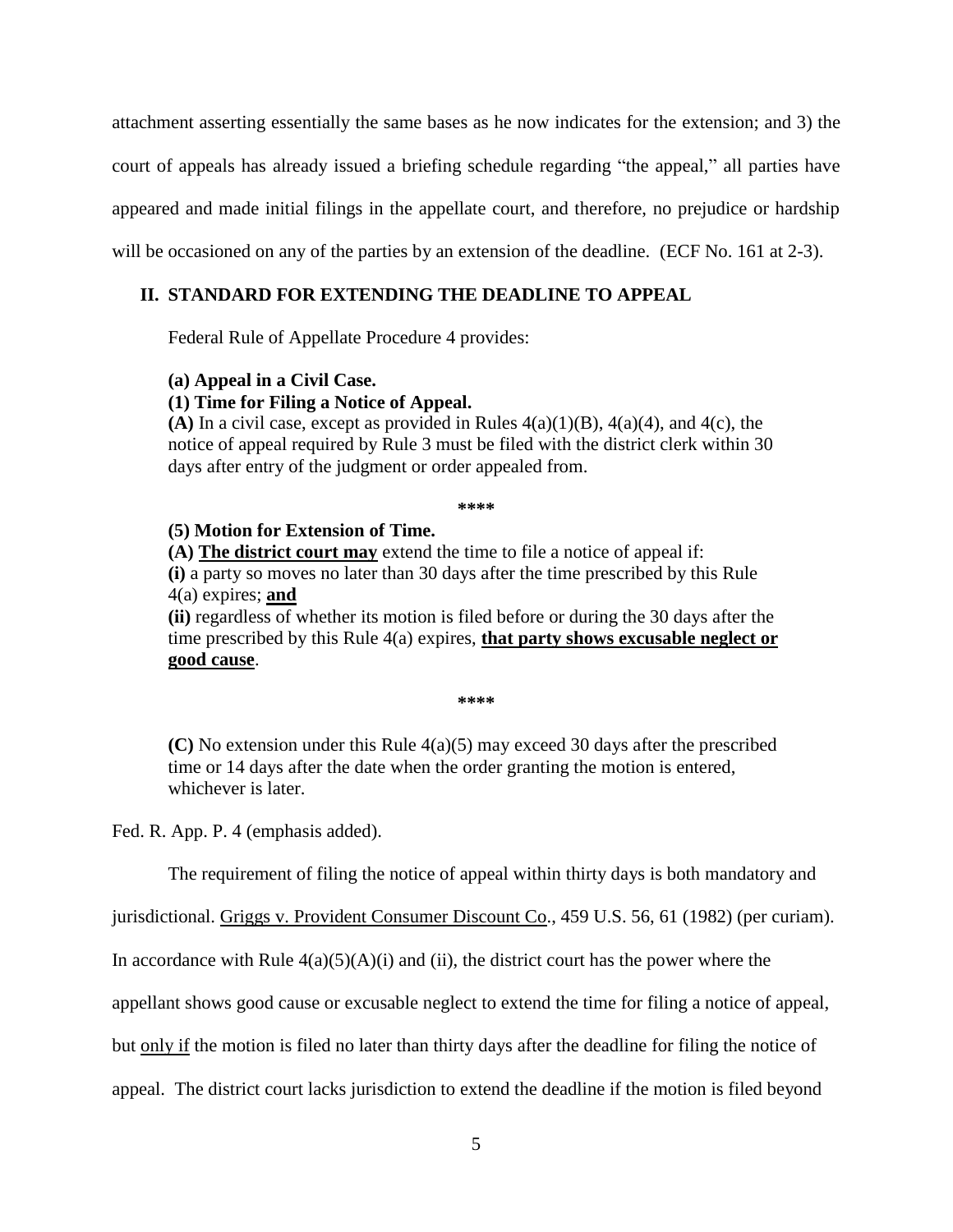the "grace period." Melton v. Frank, 891 F.2d 1054, 1056 (2d Cir.1989). In addition to showing good cause or excusable neglect in failing to timely file the notice of appeal, an appellant's "'excusable neglect' must be shown up to the actual time the motion to extend is filed." Pedereaux v. Doe, 767 F.2d 50, 51 (3d Cir. 1985). Thus, Klein also must show excusable neglect with respect to his delay in filing the motion to extend on the last day of the grace period.

Good cause applies where the appellant is not at fault for the late filing because

the "good cause" prong is reserved for events over which the filing party has no control. *See* Fed. R.App. P. 4 Advisory Committee Notes ("The excusable neglect standard applies in situations in which there is fault.... The good cause standard applies in situations in which there is no fault—excusable or otherwise.").

Kanoff v. Better Life Renting Corp., 350 F.App'x 655, 657 n.1 (3d Cir. 2009). The standard for extending the time for filing an appeal is strict and the extension of the time is reserved for the extraordinary case to avoidance injustice. Consol. Freightways Corp. of Delaware v. Larson, 827 F.2d 916, 918 (3d Cir.1987).

Courts consider the following guiding factors to determine on a case-by-case basis if the failure to file timely resulted from excusable neglect: (1) whether the failure reflects an ignorance of the rules, and therefore, should not be excused; (2) whether it reflects an improper, easily manufactured excuse that is difficult for a court to verify; (3) whether it results from a readily foreseeable consequence that should have been planned for; (4) whether it reflects a complete lack of diligence; and (5) whether there was substantial good faith efforts toward compliance. Consol. Freightways*,* 827 F.2d at 919–20. The court also considers the length of the delay and prejudice to the nonmovant. Id. at 920; see Price v. Gen. Cable Indus., Inc., 466 F. Supp. 2d 610, 611 (W.D. Pa. 2006).

In Consolidated Freightways the court of appeals explained that to apply judiciously the standard, a court must address the reasons underlying the inadvertence. 827 F. 2d at 919. "There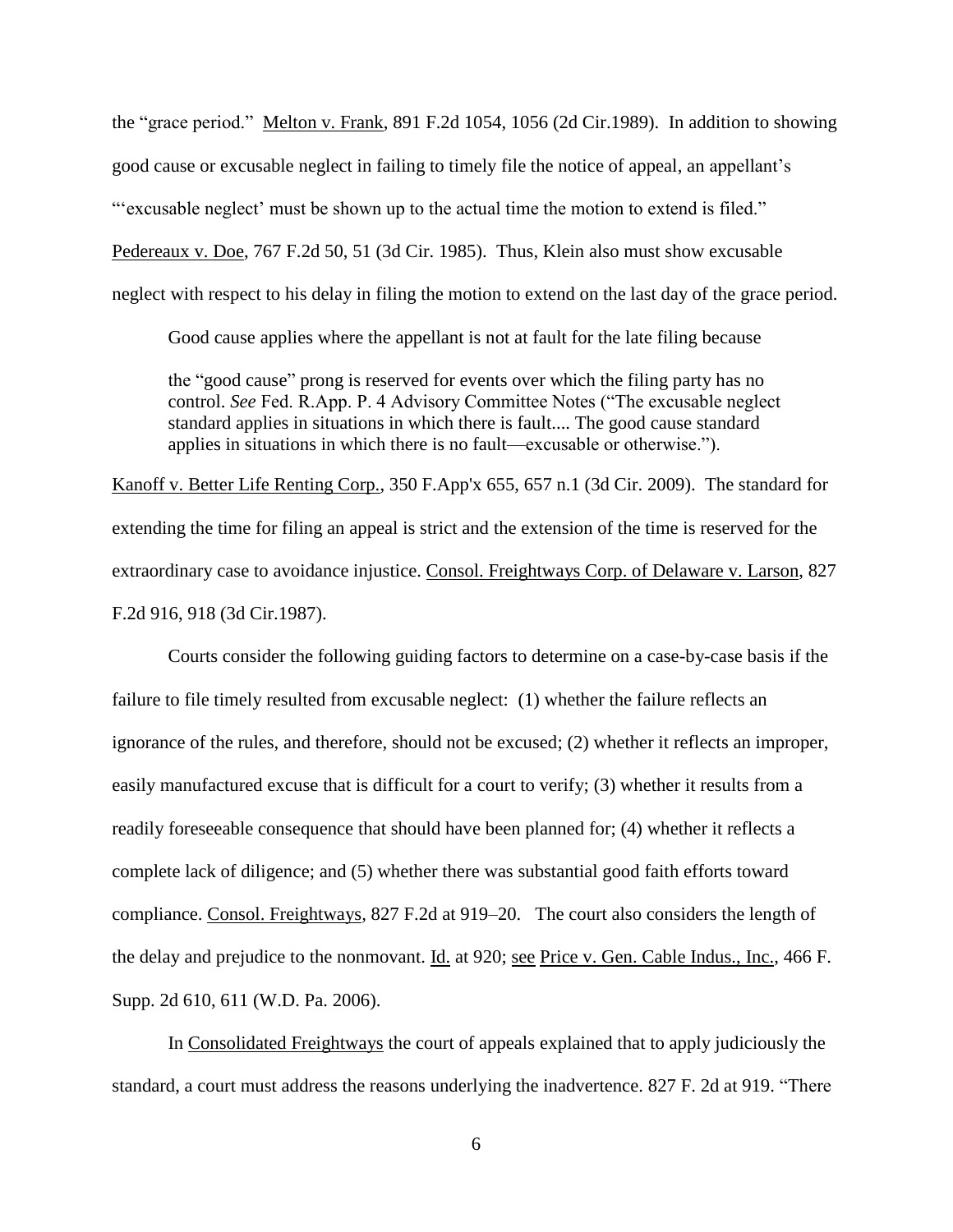is a qualitative distinction between inadvertence which occurs despite [] affirmative efforts to comply and inadvertence which results from [] lack of diligence." Id. Excusable neglect is found in situations such as where counsel exhibited substantial diligence and competence and acted in good faith to conform conduct to a rule, but failed as a result of a minor neglect. Id. (finding inadvertent misdirection of a notice of appeal timely sent constituted excusable neglect).

### **III. ANALYSIS**

Federal Rule of Appellate Procedure Rule 4(a) affords the district court discretion only on motion to grant Klein an extension of the time for filing his Notice of Appeal. Klein filed his Motion to Extend Time to File Notice of Appeal Under Rule 4 on the very last day of the thirtyday grace period of Federal Rule of Appellate Procedure 4(a)(5)(A)(i), and therefore, the court has jurisdiction to consider whether it will exercise its discretion to grant Klein's extension request. In order for the court to grant Klein's request, the court must find that Klein met the excusable neglect or good cause standard in Rule  $4(a)(5)(A)(ii)$ . The court finds that he did not.

Klein's assertions do not establish either good cause or excusable neglect in the late filing of the Notice of Appeal or in his delay in filing the necessary motion to extend the deadline. The court finds the reasons offered by Klein, for the most part, demonstrably disingenuous.

Klein does not present factors beyond his control that caused the late filing, which renders his motion without good cause. Klein's excuse that his counsel delayed five days in informing him about the Wednesday, June 21, 2017 order, and only notified him on the following Monday, June 26, 2017, provides no justification. He still had an additional twentyfive days to file a notice of appeal. Yet, he waited an additional twenty-nine days to do so. Klein's second contention, that he did not obtain his litigation file from his counsel until a week after June 26, 2017, also is inadequate. Even if receipt of his file was necessary for filing the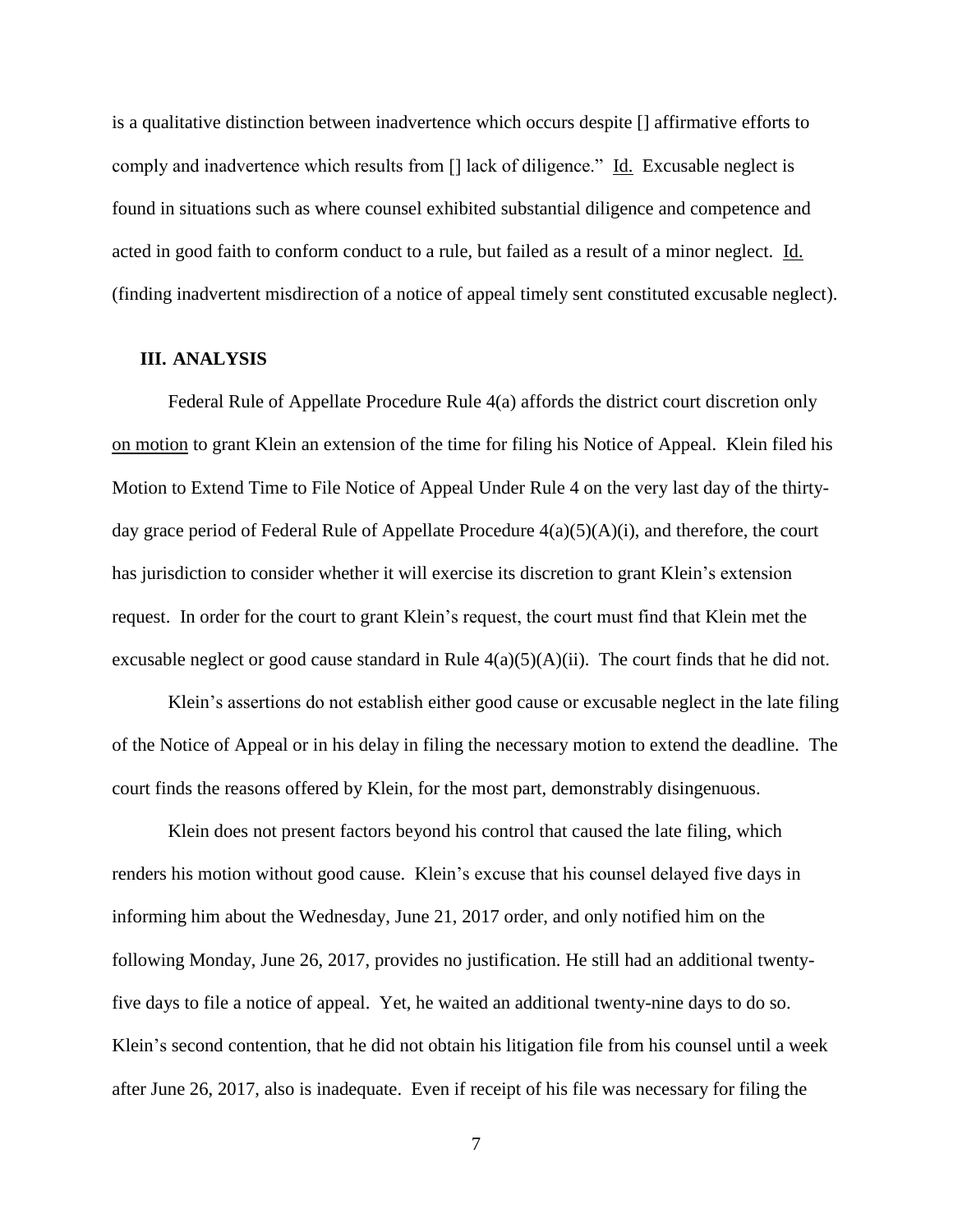notice, he still had over two weeks from the time he received it to file a timely notice of appeal. He did not point to any thwarted efforts or even attempts to obtain the documents he claims he needed from the docket or court. Indeed, he adds in his motion that while he independently was reviewing the docket entries on the court's Public Access to Court Electronic Records ("PACER") system on July 25, 2017, it dawned on him that the order disposing of his case was entered on June 21, 2017 and that his notice of appeal was late. Instead of revealing a justification for his untimely filing, this demonstrates that he had access to the docket and some ability to utilize it. These reasons reveal a lack of diligence rather than good faith efforts or excusable neglect.

Klein's third assertion, that he filed an untimely notice of appeal because he somehow misread the date of the June 29, 2016 order to be instead a June 29, 2017 order, giving him until July 29, 2017, to file the notice cannot reasonably be reconciled with his assertion in the very same document that his counsel notified him on June 26, 2017 about the June 21, 2017 order granting summary judgment and finally resolving the matter. Therefore, his assertion that he thought then that he had thirty days from a June 29, 2017 order is the kind of excuse generally not verifiable, but here lacks plausibility and is demonstrably false by his own statements.

With respect to prejudice, Klein offers only that the court of appeals has already entered a briefing schedule. Review of the docket, as pointed out by defendants, however, reveals that this schedule relates to his earlier appeal of the sanction order and not his presently attempted appeal as he insinuates. Klein's argument about the status of his prior appeal of the sanctions order in the appellate court actually weighs against granting his motion. The prior filing of a notice of appeal with respect to the sanctions order in this case demonstrates Klein's knowledge of and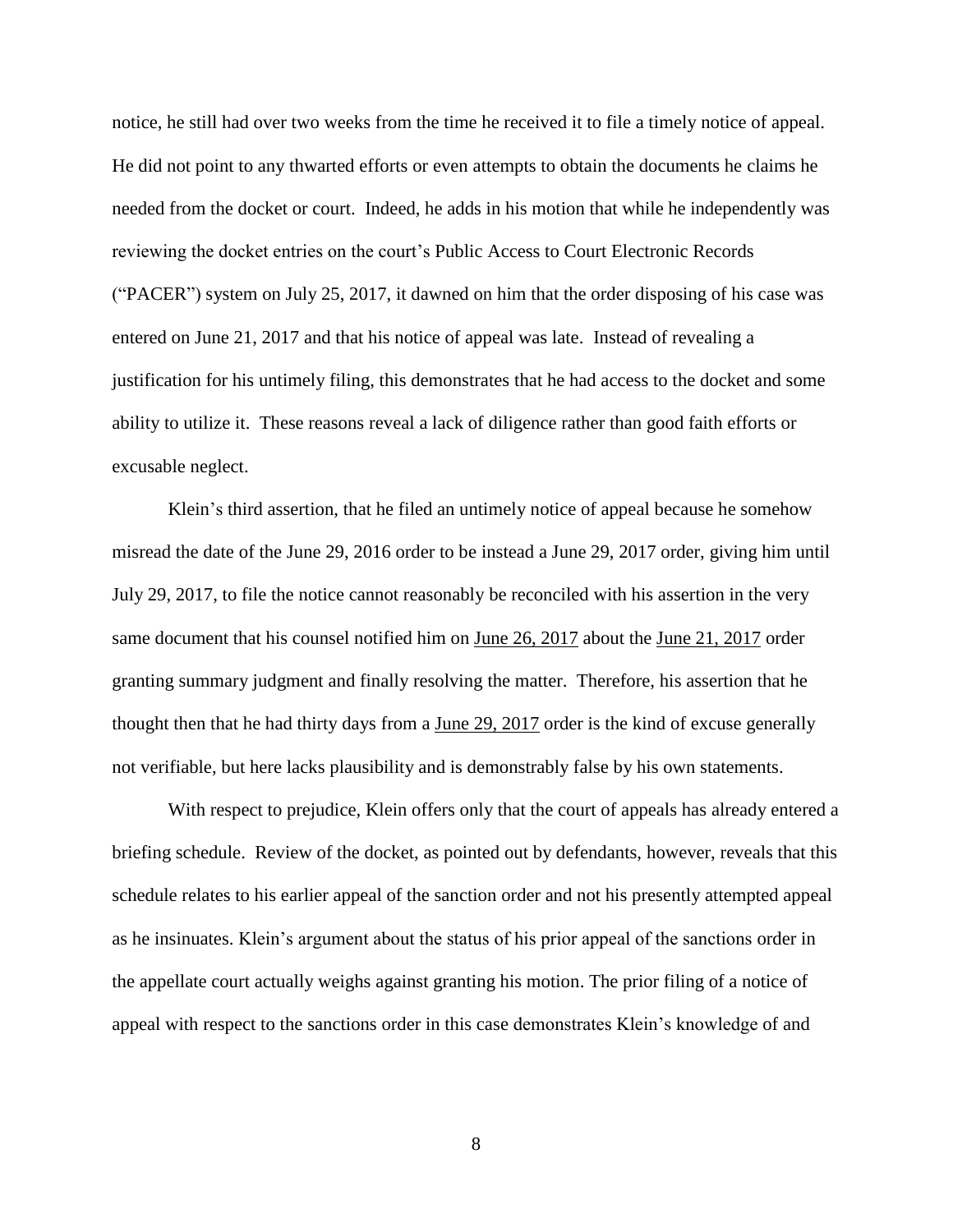ability to comply with Rule 4's timeliness requirements. See Maqagi v. Horizon Lamps, Inc., Civ. Act. No. 13-cv-1573, 2016 WL 7209941, at \* 3 (E.D. PA Dec. 13, 2016).

Klein asserts in his motion, but does not make specific argument regarding it, that he is now proceeding *pro se*, but no withdrawal of counsel has been filed in this action, and his counsel entered an appearance on Klein's behalf with respect to the earlier appeal of the sanctions order. Even if Klein were unrepresented, the requirements of Rule 4 still apply and his failure to file timely the appeal must be excused and adequately explained. In re Kaplan, 482 F.App'x. 704, 706-707 (3d Cir. 2012) (bankruptcy court did not abuse its discretion in denying the motion to extend where it determined that the *pro se* debtor failed to monitor the docket). As noted, Klein represented himself throughout a good deal of this litigation, making numerous *pro se* filings.

Recently in Alvarado v. D'llio, Civ. Act. No. 15-3878, 2017 WL 3080749 (July 19, 2017), the district court found excusable neglect and good cause to extend a *pro se* prisoner's deadline for filing an appeal, where he filed the appeal one day late because he misapprehended the prison mail box rule believing that filing was complete on handing it to the prison officials for filing as opposed to requiring him to hand the appeal to prison officials one day earlier. Alvarado, 2017 WL 3080749, at \*2. The court noted that the *pro se* prisoner had been extremely diligent in notifying the clerk's office after each transfer to a new prison location and wrote to inquire regarding any decision made on a pending motion for reconsideration, but missed the deadline for filing a notice of appeal by one day. Here, by contrast Klein's excuses, to the extent believable or even plausible, reveal a lack of diligence and repeated delays.

With respect to his separate delay in waiting until the very last day of the grace period to file the present motion, the only basis Klein offers for waiting until the last day to file the motion is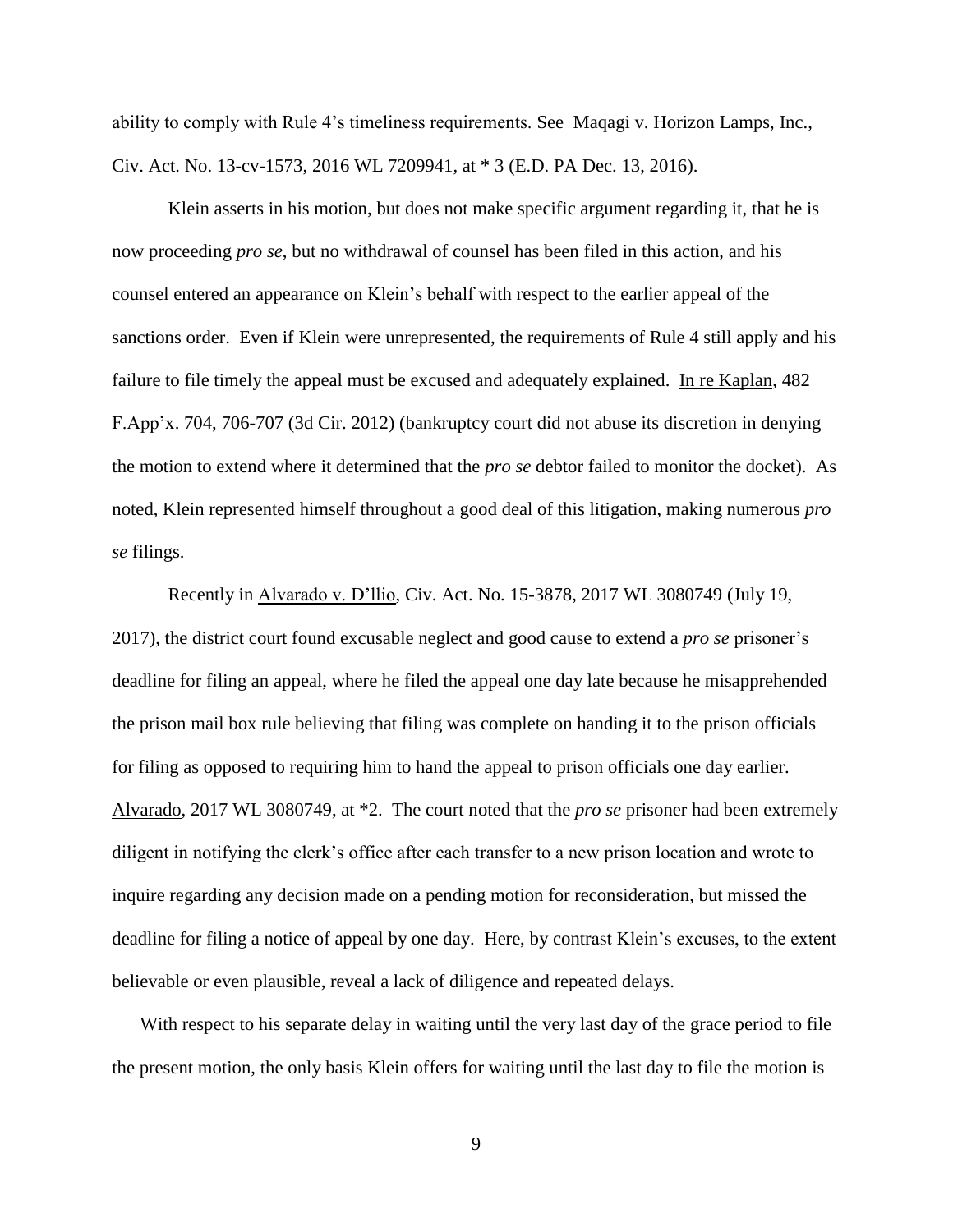that he previously had indicated some of the reasons for the late appeal in his handwritten note attached to his notice. Klein does not attempt any showing of good cause or excusable neglect in the significantly delayed filing of his present motion, which is required by Pedereaux. Klein appears to assume that the note is good enough or equivalent to a timely motion. Quite simply, this handwritten note is wholly insufficient, particularly in light of: 1) the strict requirements in Rule 4 for extending the deadline by filing a motion with the district court; 2) that Klein's attachment acknowledges his own late filing but does not take the required step at that time to attempt to excuse it; and 3) the very specific statements in the court of appeals' August 3, 2017 letter directing Klein to Federal Rule of Appellate Procedure Rule 4 with respect to his untimely Notice of Appeal.

In Pedereaux, appellant's counsel had a medical emergency in his family just before the notice of appeal was due and extending until four days after the deadline, but he awaited an additional twelve days to file the notice of appeal. The district court determined that the appellant failed to show excusable neglect for awaiting the additional period to file the motion for extension and denied the motion. Writing for the Court of Appeals for the Third Circuit in affirming, then Chief Judge Ruggero Aldisert explained that the district court had rightfully interpreted Rule 4 to require the showing of excusable neglect in appellant's awaiting the filing of the motion to extend. In ruling Pedereaux's delay was not excused, the court stated:

[t]his is a common sense, pragmatic interpretation of Rule  $4(a)(5)$ . It promotes the salutary purpose of Rule 4(a) to ensure efficient and timely adjudication of appeals. It simply is not overly burdensome to require a putative appellant, who has already missed the  $\dots$  mandatory appeal date of Rule  $4(a)(1)$  because of "excusable neglect," to file immediately a Rule  $4(a)(5)$  motion to extend when the excuse no longer exists.

767 F.2d at 52. Klein's delay in filing the motion to extend is likewise not excused.